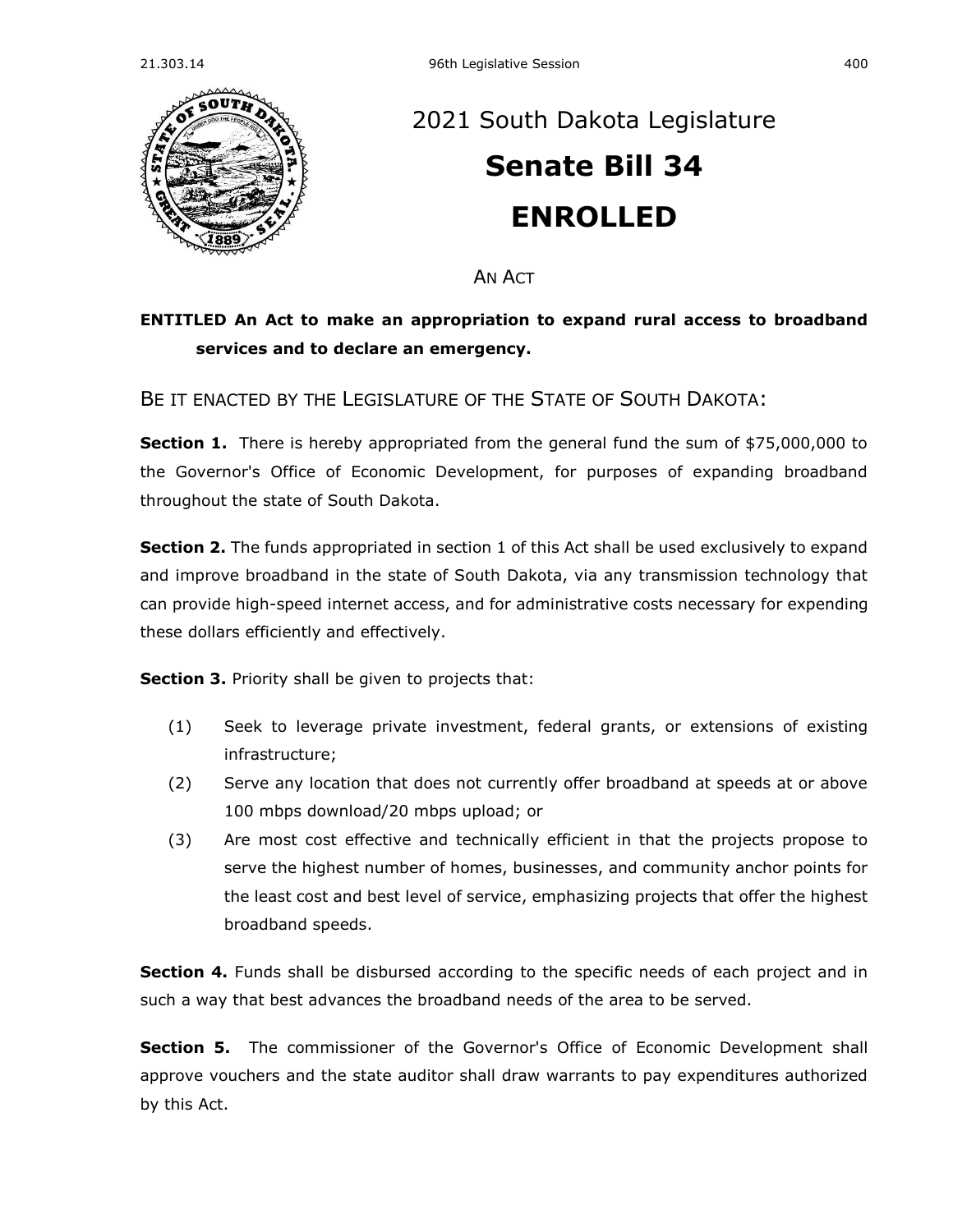**Section 7.** Nothing in this Act may affect the approval and continued funding of projects commenced prior to the effective date of this Act.

**Section 8.** Whereas, this Act is necessary for the support of the state government and its existing public institutions, an emergency is hereby declared to exist, and this Act shall be in full force and effect from and after its passage and approval.